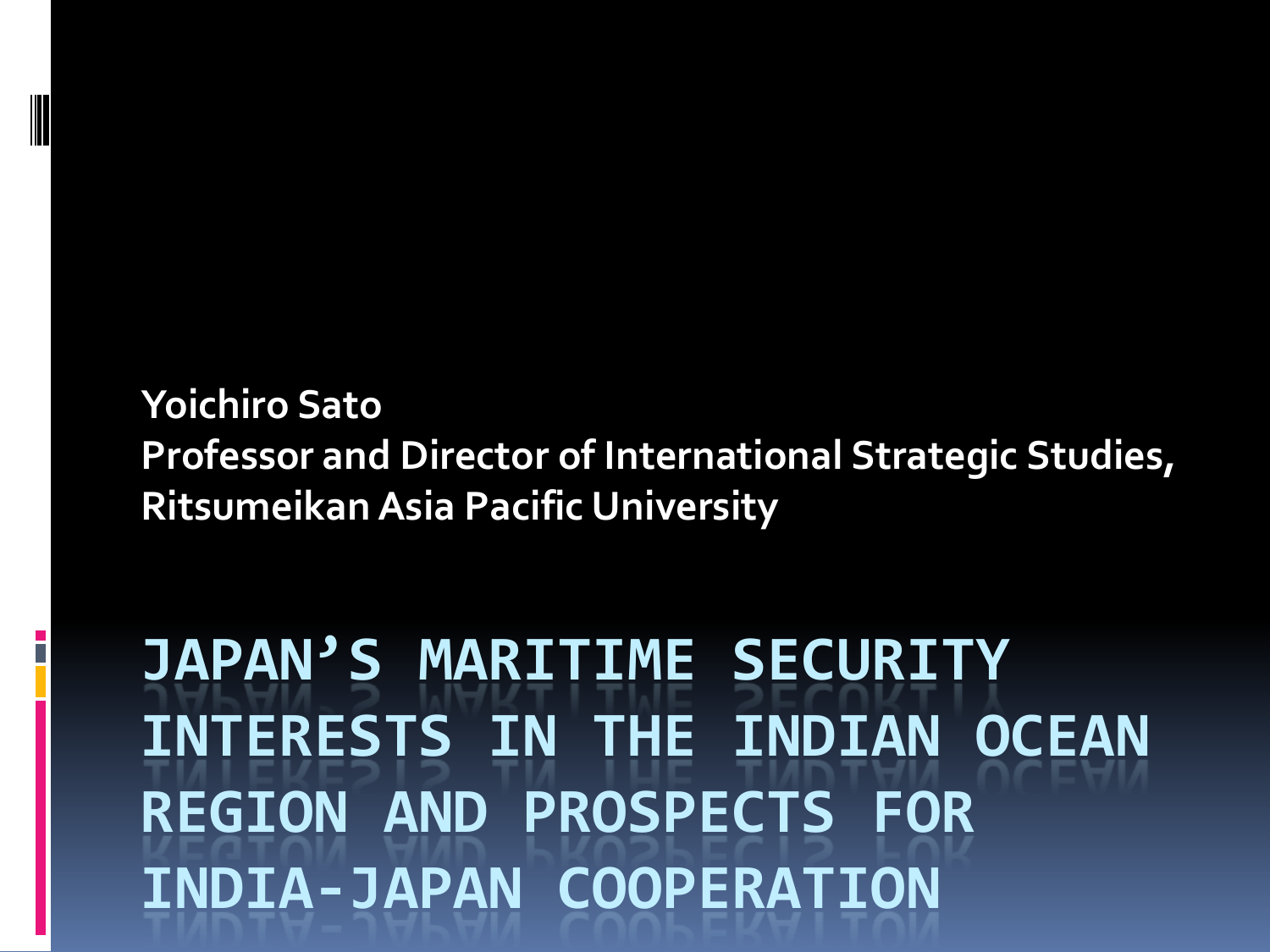■ "China is the most important. Most participants seemed to feel that the future in Asia would be determined by how China behaved, and how others behaved towards China." (J. D. B. Miller of Australian National University, 1967)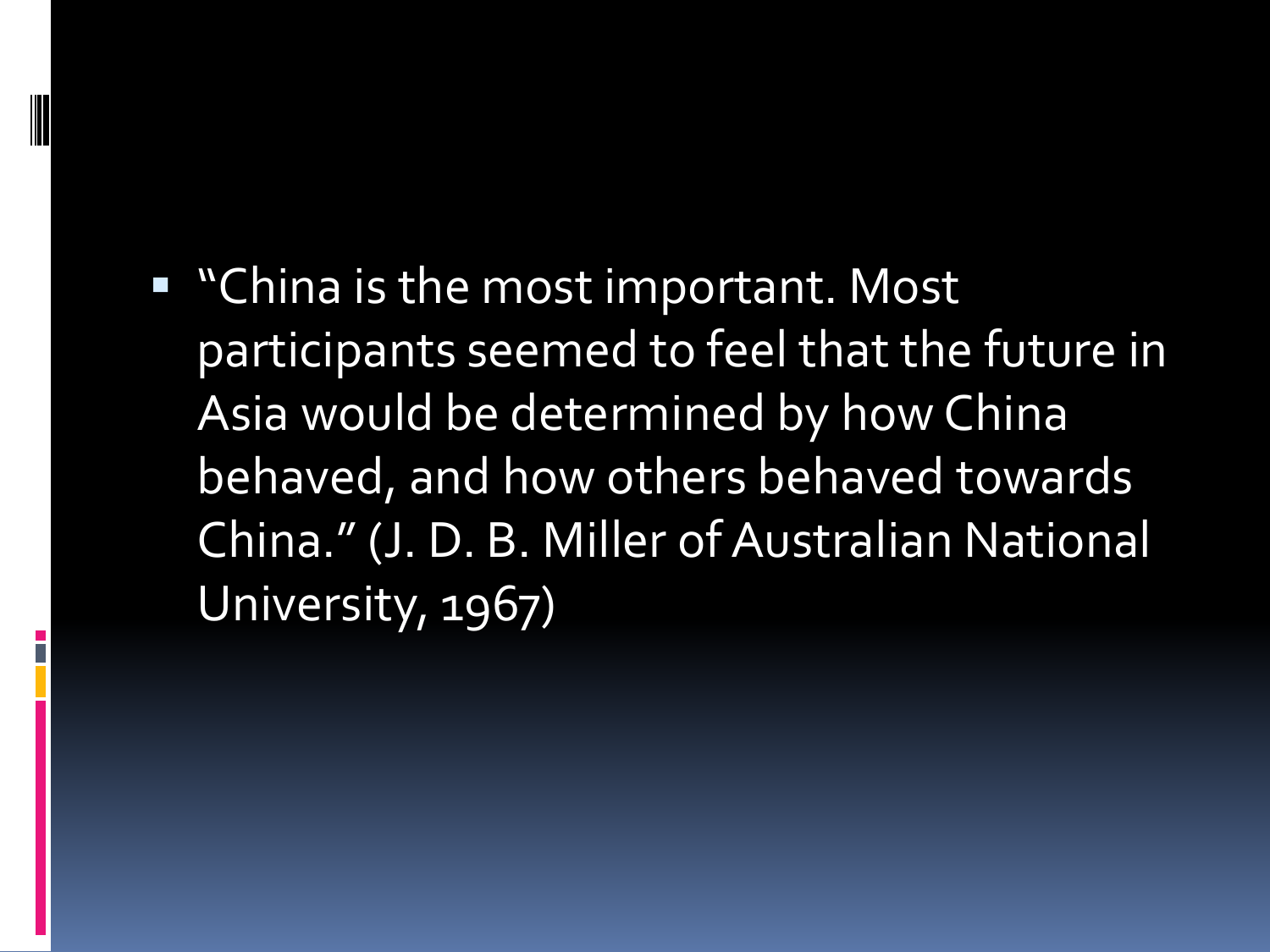# Japan's Views of China and India

Chinese Economy is Larger than India's

- Chinese Economy is More Open than India's
- **ODA Loan Priority has, however, shifted from** China to India.
- China is a geographic neighbor, for good and bad… India is remote.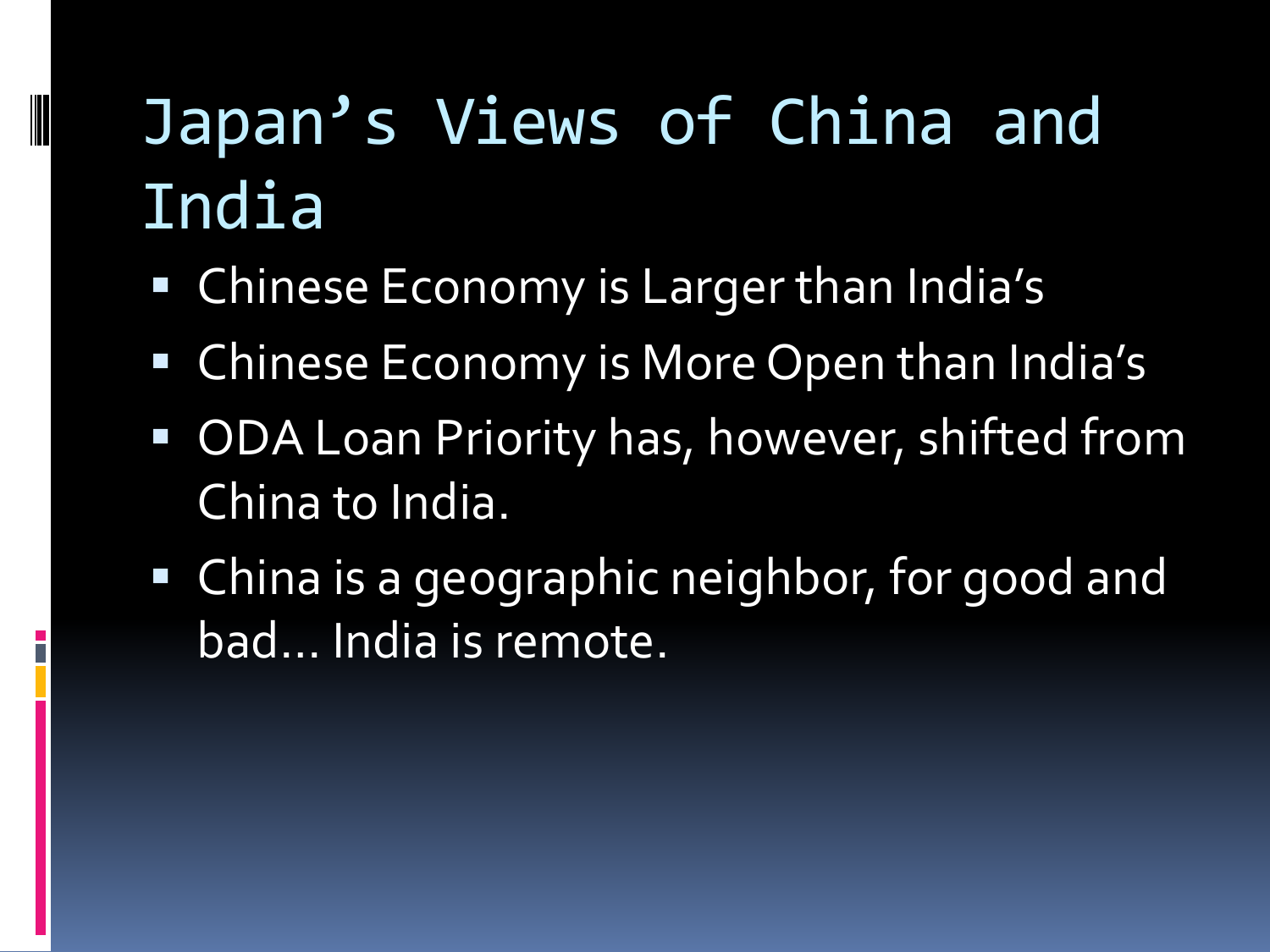## Japan's interests in the Indian Ocean Region (IOR)

**Trade Routes** 

- Middle East Oil
- Red Sea Path to Europe, North Africa
- **Declining U.S. Security Dominance** 
	- Chinese Entry
	- Terrorism and Piracy
- **Disaster Relief and Protection of Ex-Pat** Citizens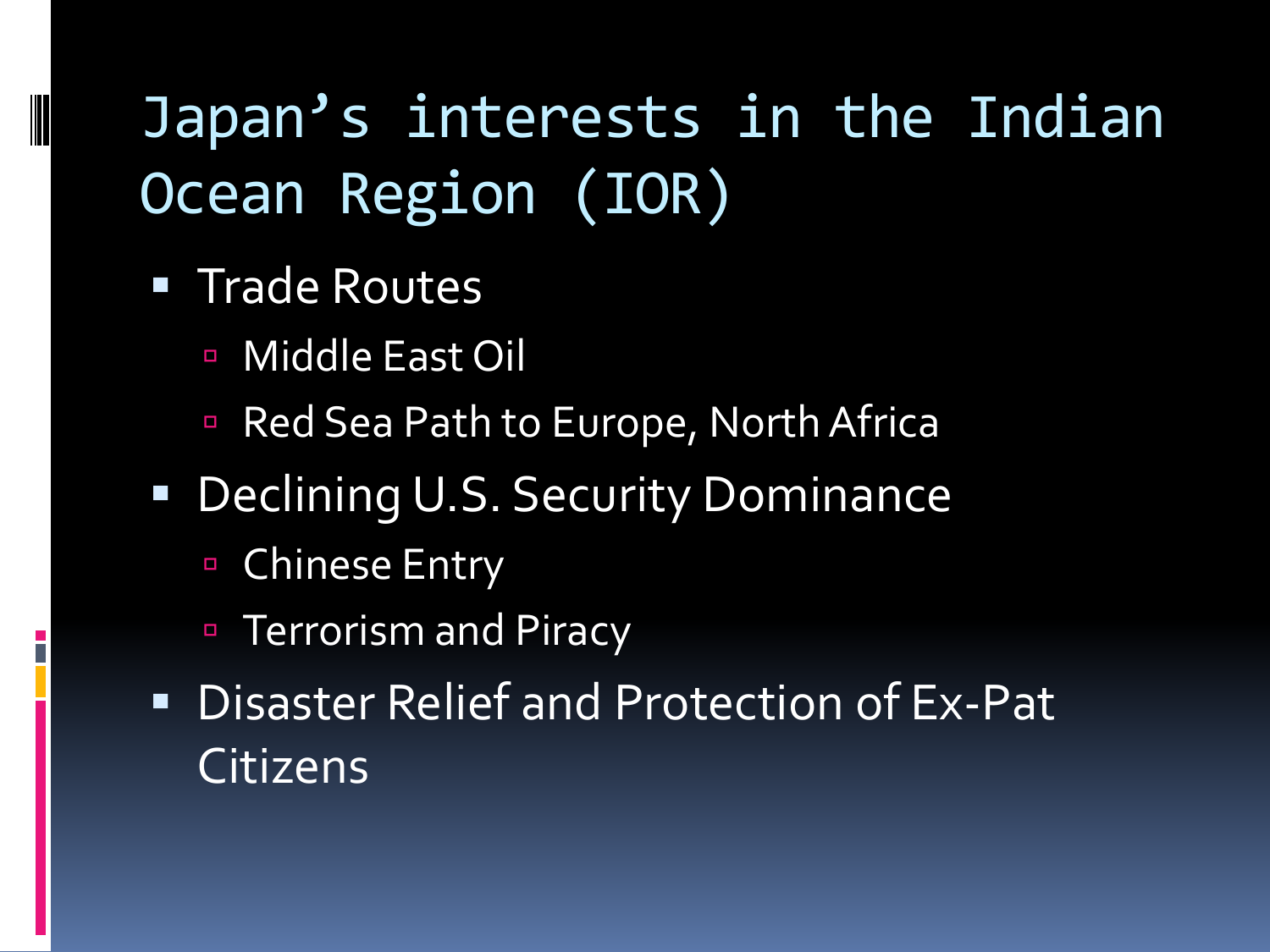# Japan-India Cooperation

#### **Indian Views**

- Regional Multi-polarity
- Selective Cooperation (U.S., Australia, Japan)

#### **Japanese Views**

- India's military power as maximizer of Japan's security interests
- Indian naval power as counterbalance to China's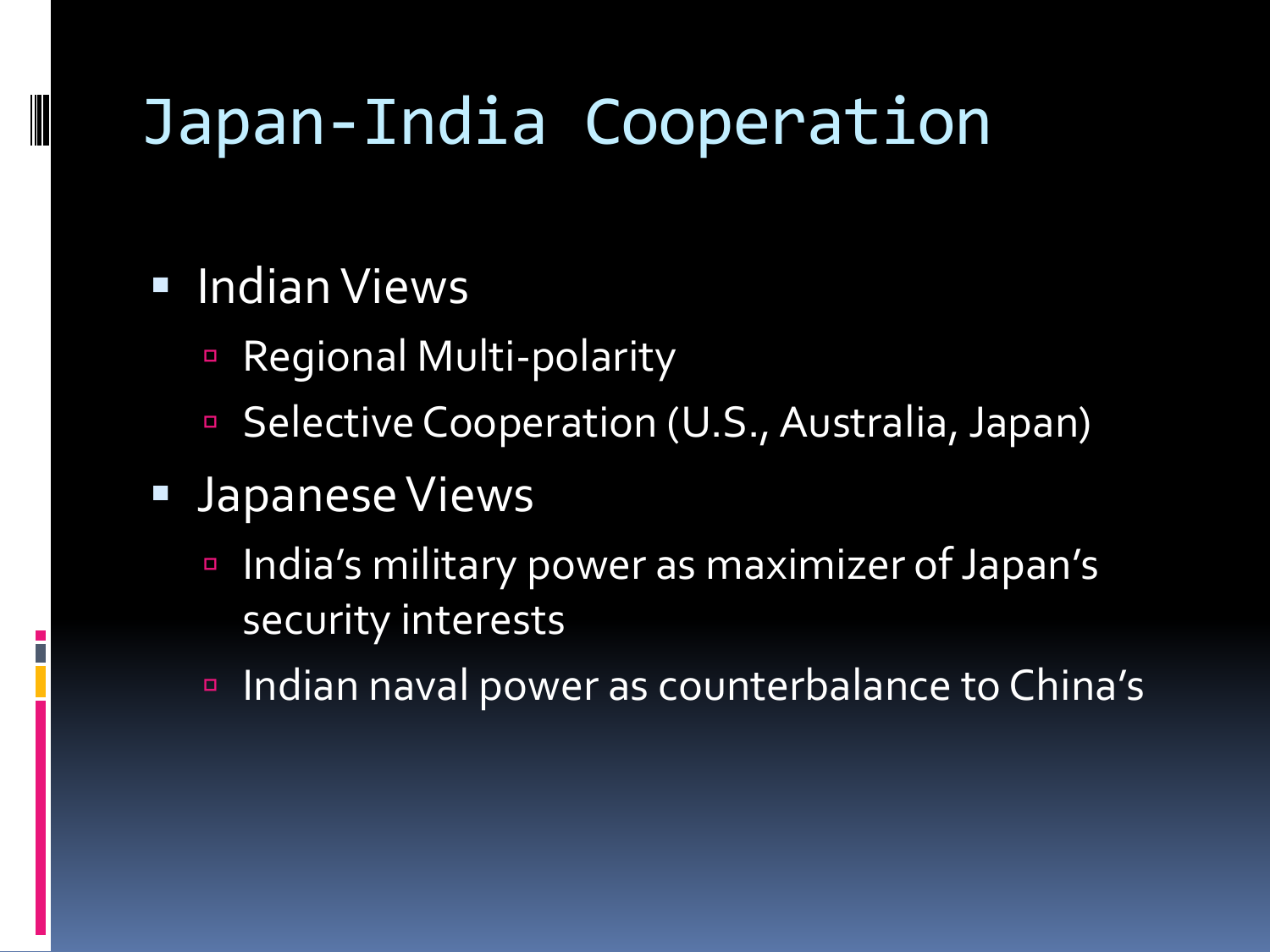### Inhibiting Factors to India-Japan Cooperation

- Geographical Remoteness
- **Japan's Constitution**

- Chinese Perception of the India-Japan Cooperation
- **India-Japan Strategic Divergence** 
	- U.S.-Japan Alliance as Primacy for Japan
	- Strategic Independence as Primacy for India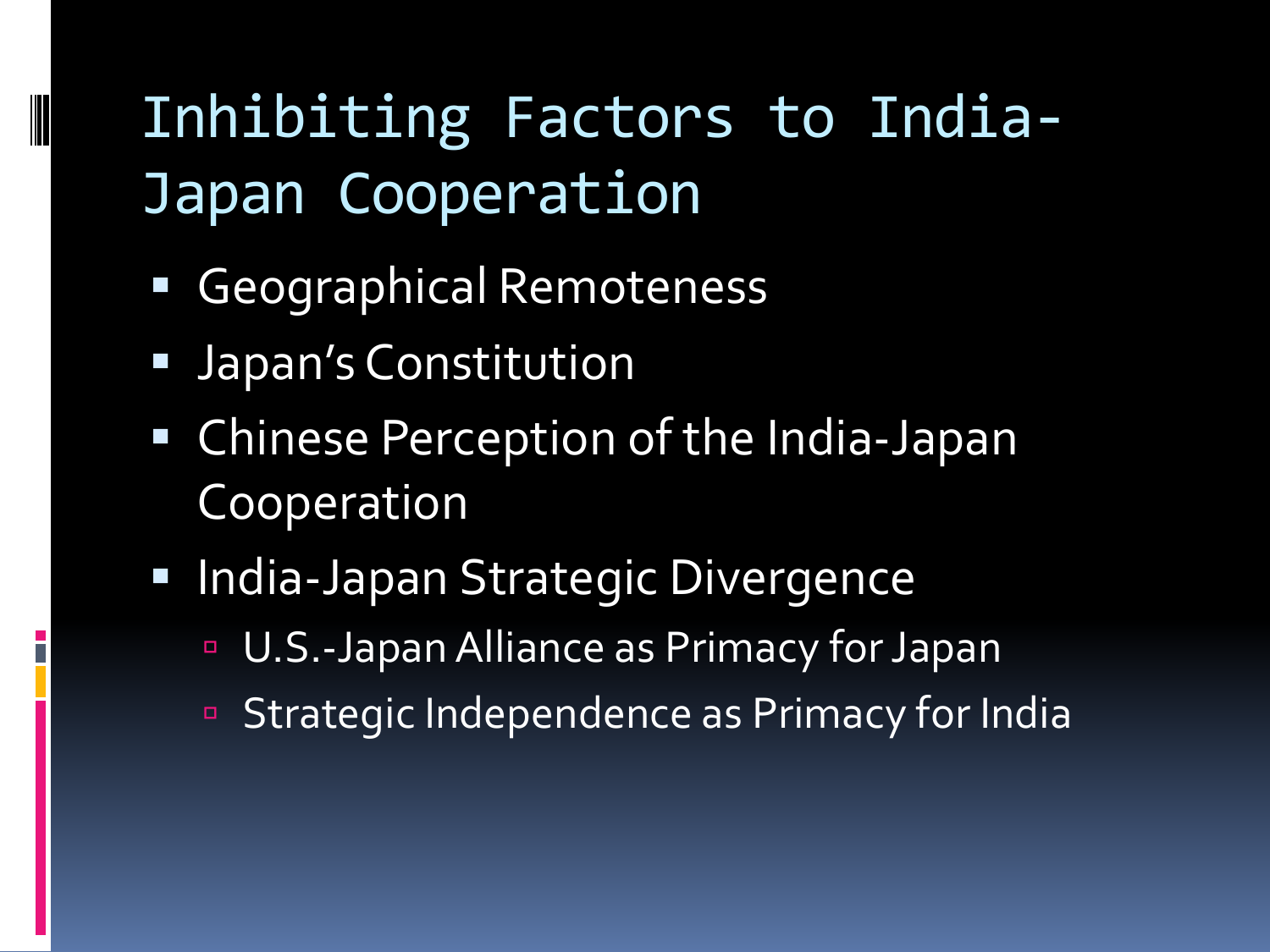### Japan's Bilateral Relations in South Asia and the IOR

- **Historically low due to India's Predominance**
- Countering Growing Chinese Influence by Supporting Regional Democracies
	- Even-Handed Approach to India and Pakistan
	- New Opportunities with Myanmar

 Other Bilateral Relations (Nepal, Bangladesh, Sri Lanka, Red Sea Littoral States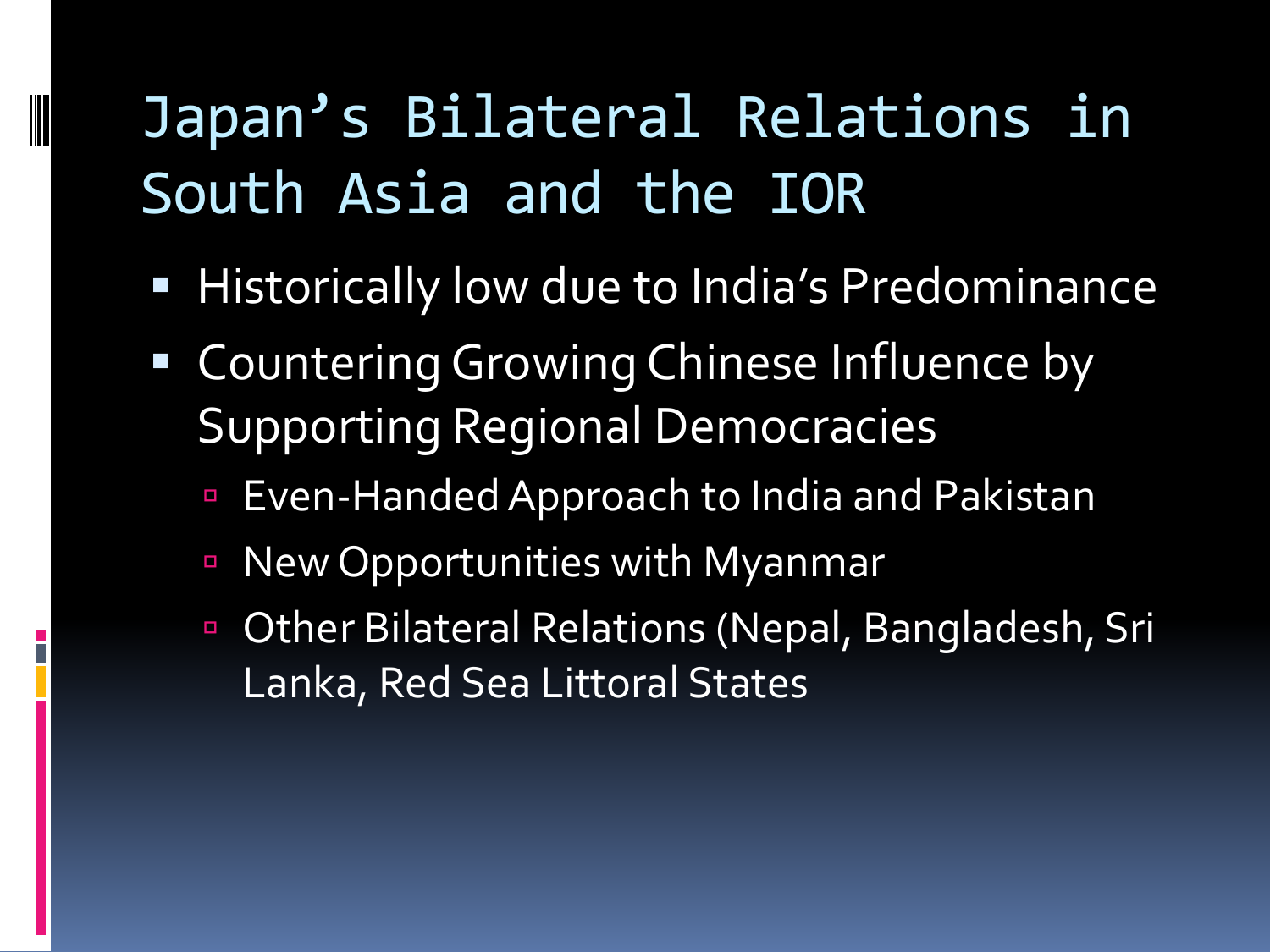**The problem which is of immediate interest** to both India and Japan and which is also likely to affect peace and stability in Asia is the challenge posted by China. It is in this context that future Indo-Japanese relations become highly relevant. (P. A. Narasimha Murthy, 1967)